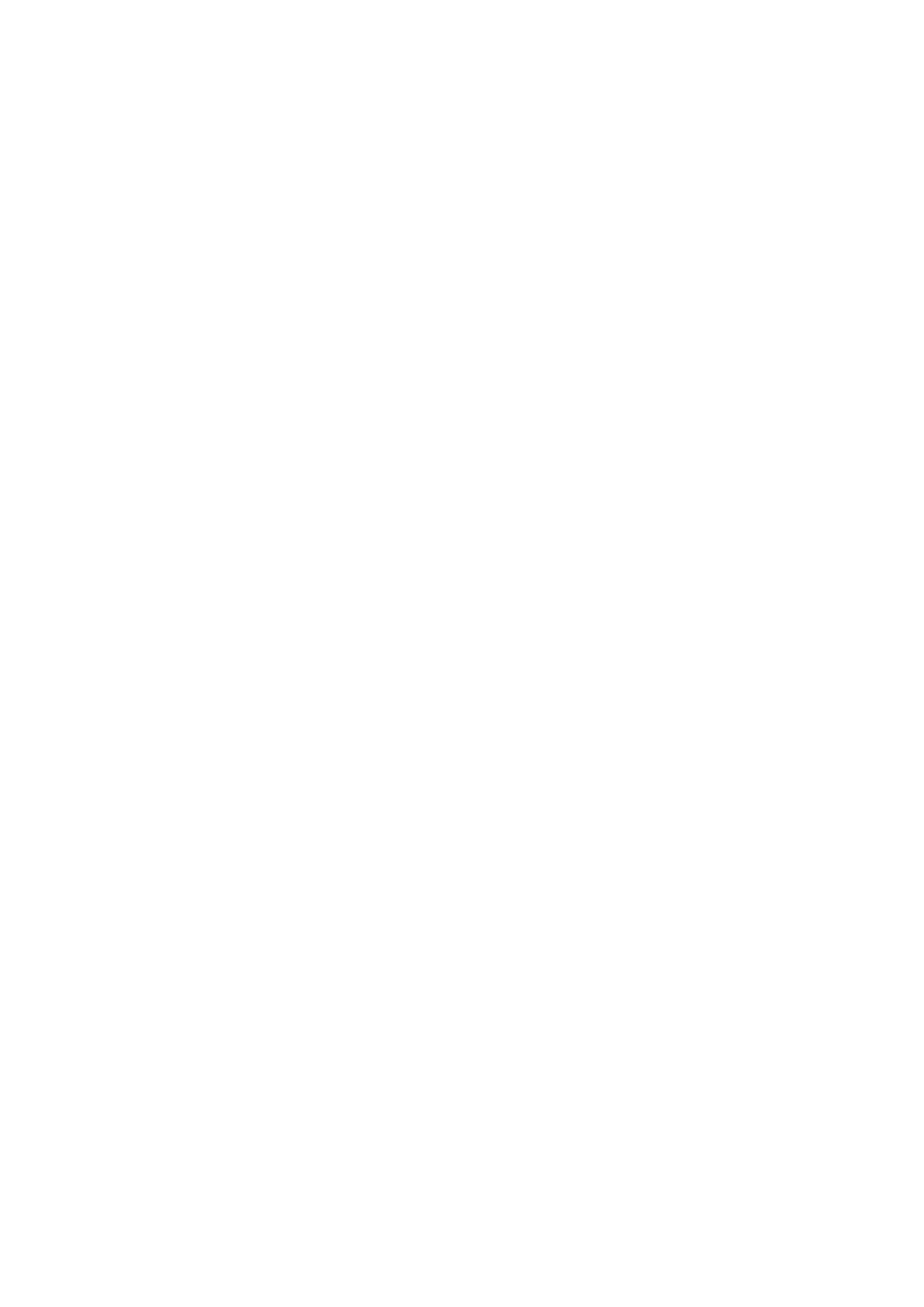

## **1 Welcome**

The Chair opened the meeting and welcomed everyone present.

# **2 Apologies**

Resolution number FR/2022/24 MOVED by Chairperson A Baker, seconded by Member L Soole: **That the Franklin Local Board:**

**a) accept the apology from Member Kinzett for absence.**

# **CARRIED**

# **3 Declaration of Interest**

There were no declarations of interest.

# **4 Confirmation of Minutes**

Resolution number FR/2022/25

MOVED by Deputy Chairperson A Fulljames, seconded by Chairperson A Baker:

## **That the Franklin Local Board:**

a) **confirm the ordinary minutes of its meeting, held on Tuesday, 22 February 2022, as true and correct**.

**CARRIED**

# **5 Leave of Absence**

There were no leaves of absence.

## **6 Acknowledgements**

There were no acknowledgements.

**7 Petitions**

There were no petitions.

## **8 Deputations**

There were no deputations.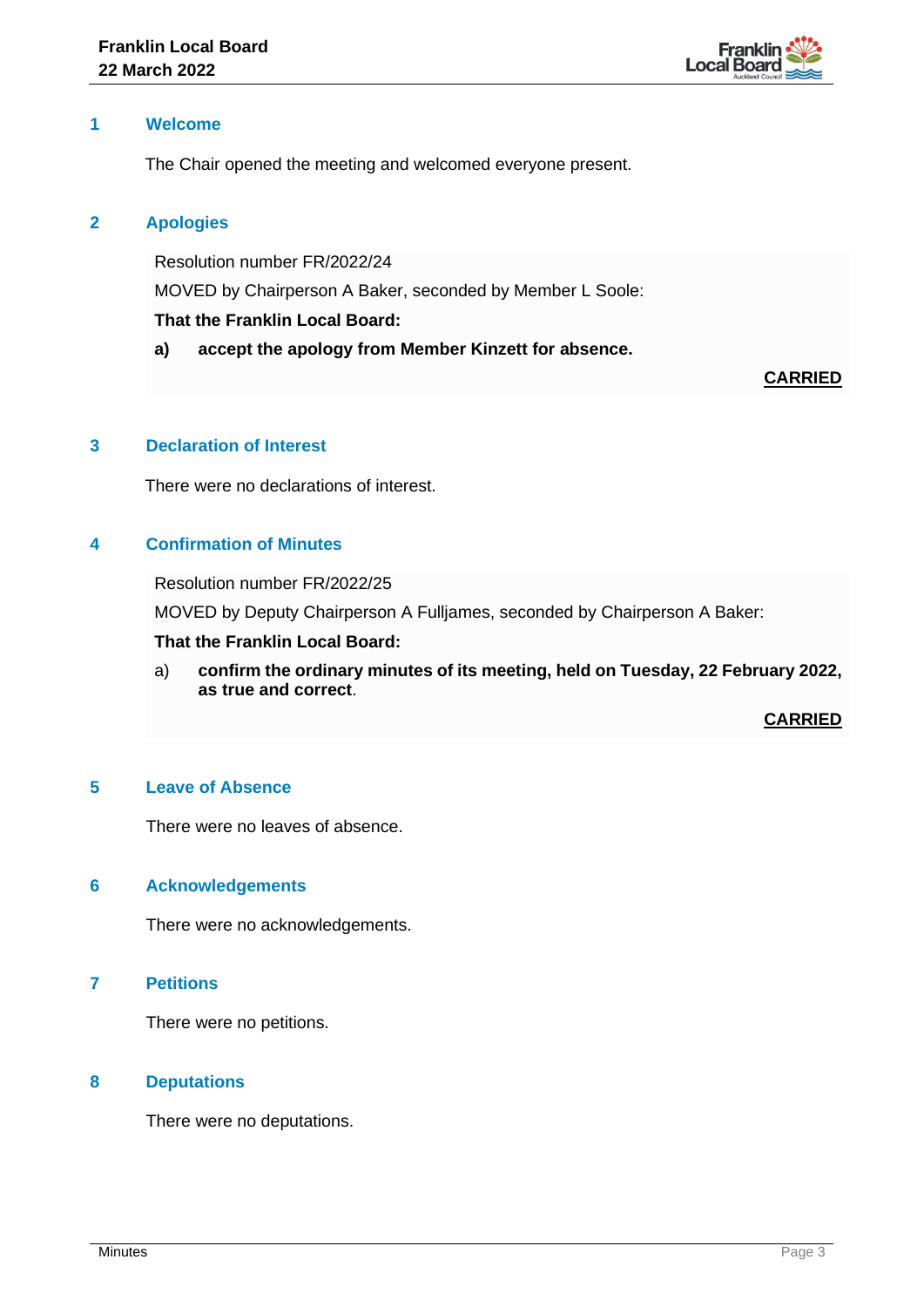

## **9 Public Forum**

NOTE: THIS ITEM WAS TAKEN AFTER ITEM 14 IN THE AGENDA.

## **9.1 PUBLIC FORUM – FRANKLIN AMATEUR RADIO CLUB**

RESOLUTION NUMBER FR/2022/26

MOVED BY CHAIRPERSON A BAKER, SECONDED BY MEMBER A COLE:

#### **THAT THE FRANKLIN LOCAL BOARD:**

- **A) THANK TOM MCDONALD FOR HIS ATTENDANCE AND PRESENTATION FROM THE FRANKLIN AMATEUR RADIO CLUB.**
- **B) REFER THE PRESENTATION TO EKE PANUKU AND REQUEST THEIR DIRECT ENGAGEMENT WITH THE FRANKLIN AMATEUR RADIO CLUB ON THE PUKEKOHE SKATEPARK ENHANCEMENT PROJECT.**

**CARRIED**

# **ATTACHMENTS**

A 22 MARCH 2022 FRANKLIN LOCAL BOARD - FRANKLIN AMATEUR RADIO CLUB PRESENTATION

# **10 EXTRAORDINARY BUSINESS**

There was no extraordinary business.

## **11 Council-controlled Organisations Quarterly Update: Quarter Two, 2021-22**

Resolution number FR/2022/27

MOVED by Deputy Chairperson A Fulljames, seconded by Member S Druyven:

## **That the Franklin Local Board:**

- **a) receive the Council-controlled Organisations Quarter Two 2021/2022 report.**
- **b) approve updates to the Joint CCO Engagement Plan 2021/2022.**

**CARRIED**

# **12 Approval for a new private road name at 41 Monument Road, Clevedon**

Resolution number FR/2022/28

MOVED by Member M Bell, seconded by Deputy Chairperson A Fulljames:

## **That the Franklin Local Board:**

**a) approves the name Renee Wyn Place for the new private road created by way of subdivision at 41 Monument Road, Clevedon, in accordance with section 319(1)(j) of the Local Government Act 1974 (road naming reference RDN90096733, and resource consent references BUN60372683 and SUB60371628).**

**CARRIED**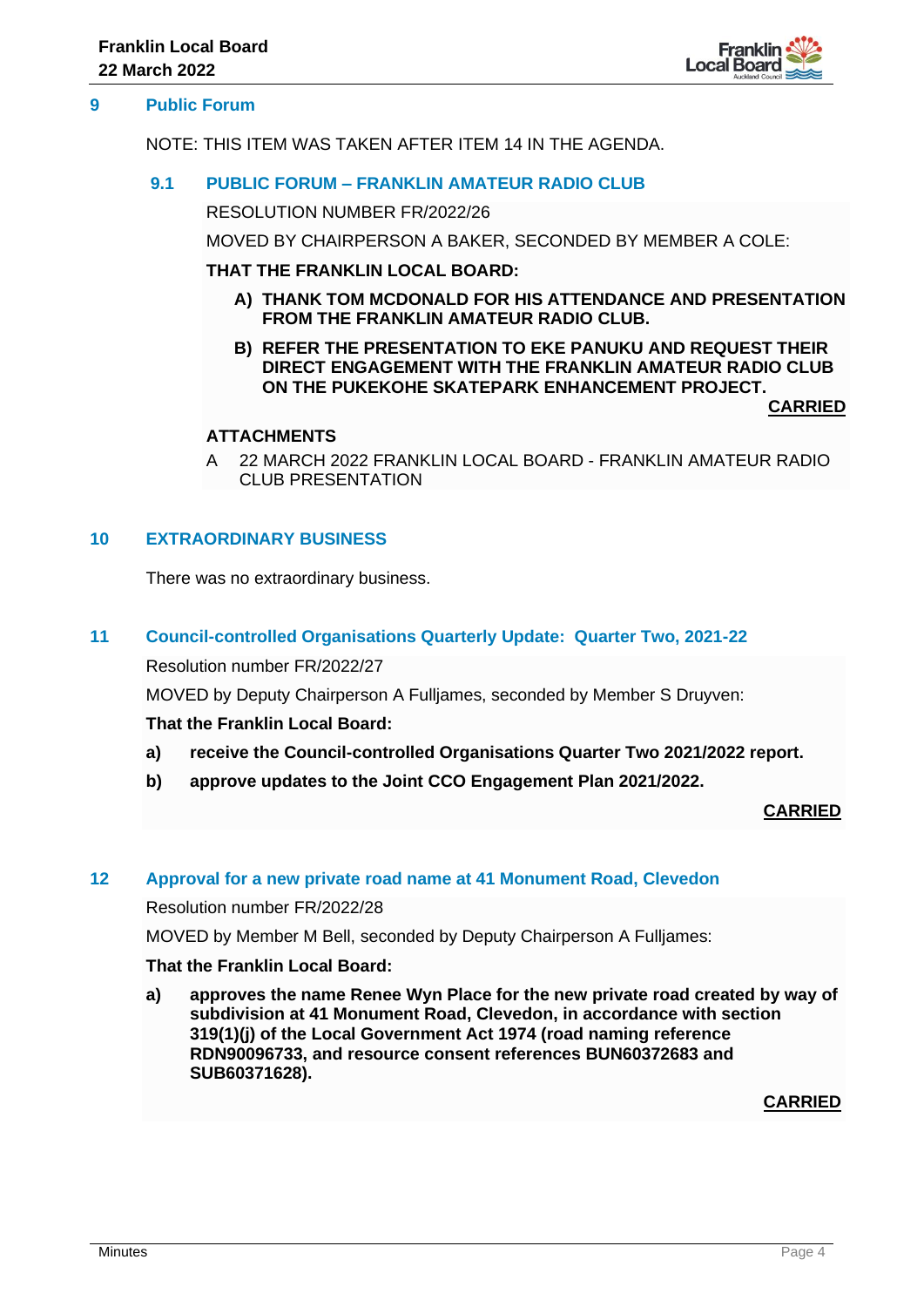

# **13 Local board input to development of Auckland Transport's Interim Speed Management Plan**

Bruce Thomas and Nathan Cammock from Auckland Transport were in attendance to speak to this item.

Resolution number FR/2022/29

MOVED by Chairperson A Baker, seconded by Member A Cole:

## T**hat the Franklin Local Board:**

- **a) provide feedback on the introduction of an interim Auckland Speed Management Plan as follows:**
	- **i) note that the pending Government requirement for regional councils to create regional speed management plans creates a risk to a localised approach in the Auckland context. Auckland is a varied region with both urban and rural considerations. Although Government's requirement may envisage a generic set of principles that inform regional speed management, the board urges Auckland Transport to take a balanced and potentially bespoke approach to both the urban and rural roading environment that is suitable for the Auckland context**
	- **ii) consider that there is insufficient detail provided on how the community will be empowered to initiate changes to speed in their neighbourhood or under what circumstances it will be engaged on speed change proposals i.e. to ensure proposals consider local insights. The board considers that the community should be empowered by Auckland Transport to provide valuable local insights**
	- **iii) consider that there is insufficient detail provided on how and when boards will continue to be engaged on discrete speed changes. It is the board's expectation that local boards continue to be afforded the opportunity to receive recommendations and supporting information that informs that recommendation (including evidence of resident and frequent user feedback), so that they can formally advocate for local perspectives and successful safety outcomes**
	- **iv) request a hold on any current or future proposed speed reduction until all concerns/requests of the Interim Auckland Speed Management Plan have been consulted on.**
- **b) recommend that the following principles are followed when developing the Speed Management plan and reviewing roads in the Franklin Local Board area;**
	- **i) proposed changes to speed should primarily be informed by the speed that the majority of users travel i.e. support self-explaining speeds unless there is a demonstrable community support for lower speeds e.g. outside schools and marae**
	- **ii) speed limits outside all schools should be amended to 40 kmph regardless of location to support consistent behaviour from motorists no matter where they are in Auckland**
	- **iii) Marae should continue to be prioritised for amendment where these are signaled as a priority by Māori**
	- **iv) no limit should be proposed to be reduced by more than 20kmph without consideration of other safety measures i.e. reengineering or maintenance solutions or without local demand demonstrated via consultation**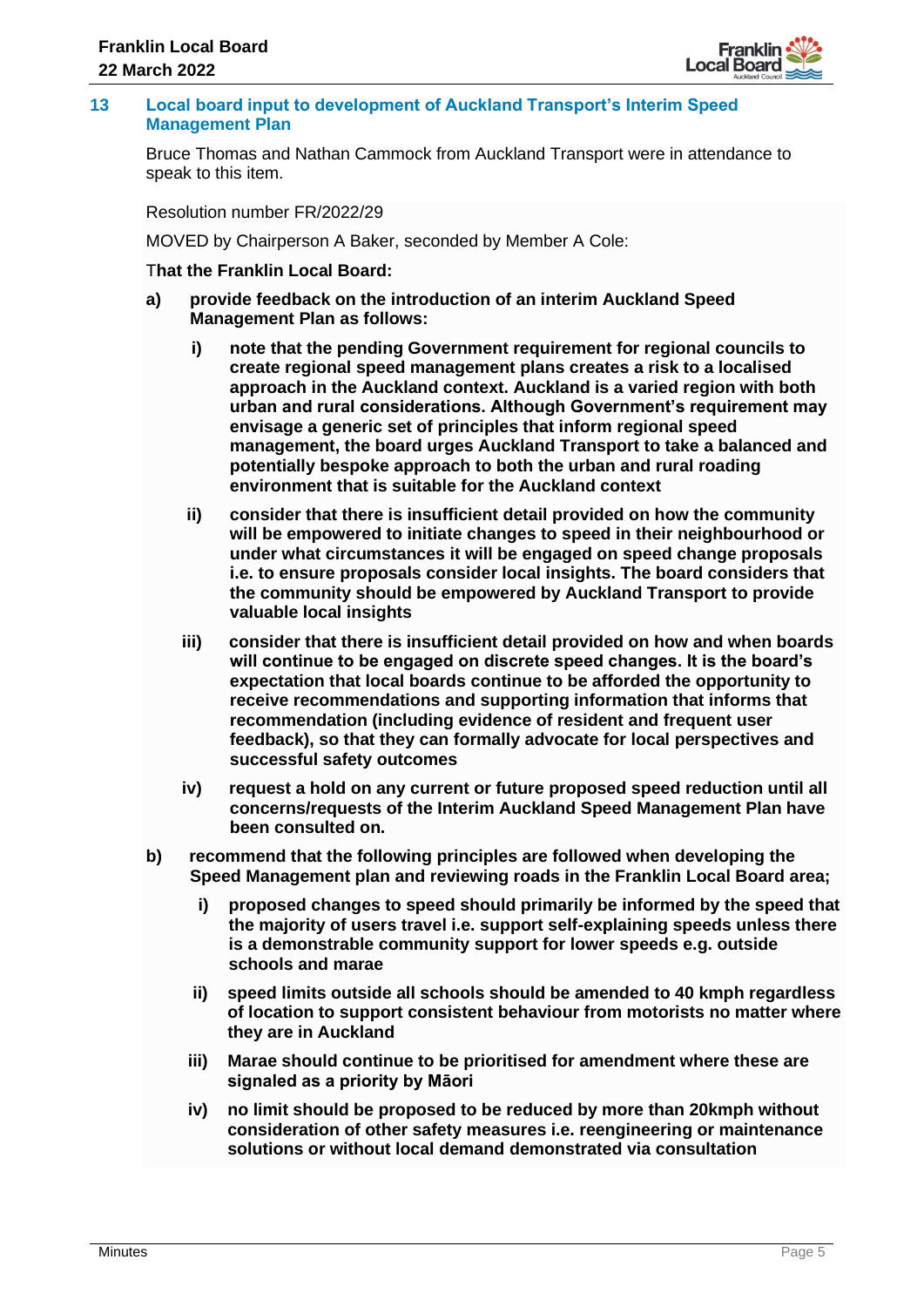

- **v) changes to speed should not be made without a physical visit to the road by the recommending staff member noting that 'desktop' analysis is not sufficient to inform fit for purpose and pragmatic recommendations**
- **vi) changes to speed must consider and be sympathetic to speed restrictions elsewhere on the road i.e. speed limits imposed by neighbouring territorial authorities such as Waikato District**
- **vii) changes to speed should not be undertaken without an opportunity for input from affected residents and frequent users in the first instance**
- **c) provide the following list of roads within the local board area that should be reviewed as a priority when staff develop the proposed plan, noting that these roads have already been identified by community representatives and the board as needing review:**
	- **i) roads within the Pukekohe Town Centre i.e. within the 'Ring Road', with a view to reducing speeds to support pedestrian safety**
	- **ii) Papakura-Clevedon Road within the Clevedon Village with a view to reducing speeds to support pedestrian safety**
	- **iii) strategic routes used by quarry trucks, logging trucks and other heavy vehicles**
	- **iv) roads on the Āwhitu Peninsula, noting that these roads are of poor quality and are frequented by visitors unused to the roading condition**
	- **v) Whitford-Maraetai Road between Beachlands and Maraetai, noting that while this road appears to be rural, it bisects increasing densely populated areas with popular coastal areas and the local school and therefore needs to be more sympathetic to pedestrian and cycling activity; and in particular, the area 50 metres either side of the Maraetai Beach School pedestrian crossing should be reviewed with urgency**
	- **vi) Beachlands Road from 20 metres south of Bell Road to 20 metres past the existing pedestrian crossing in Wakelin Road, given the large number of students now having to cross from the new developments to the east.**

**CARRIED**

# **14 Proposed Plan Change - Rezoning of 1023 and 1039 Linwood Road, Kingseat**

Tony Reidy, Senior Policy Planner, was in attendance to speak to this item.

Resolution number FR/2022/30

MOVED by Member A Cole, seconded by Member L Soole:

# **That the Franklin Local Board:**

- **a) support the rezoning of 1023 and 1039 Linwood Road, Kingseat from Open Space – Sport and Active Recreation zone to Residential – Single House zone;**
- **b) note that the future subdivision of 1023 and 1039 Linwood Road will be the appropriate time to address the issue of the proposed primary school and existing park being separated by the access leg to 1039 Linwood Road, Kingseat.**

# **CARRIED**

The Public Forum item 9.1 was taken at this point. Tom McDonald attended by phone.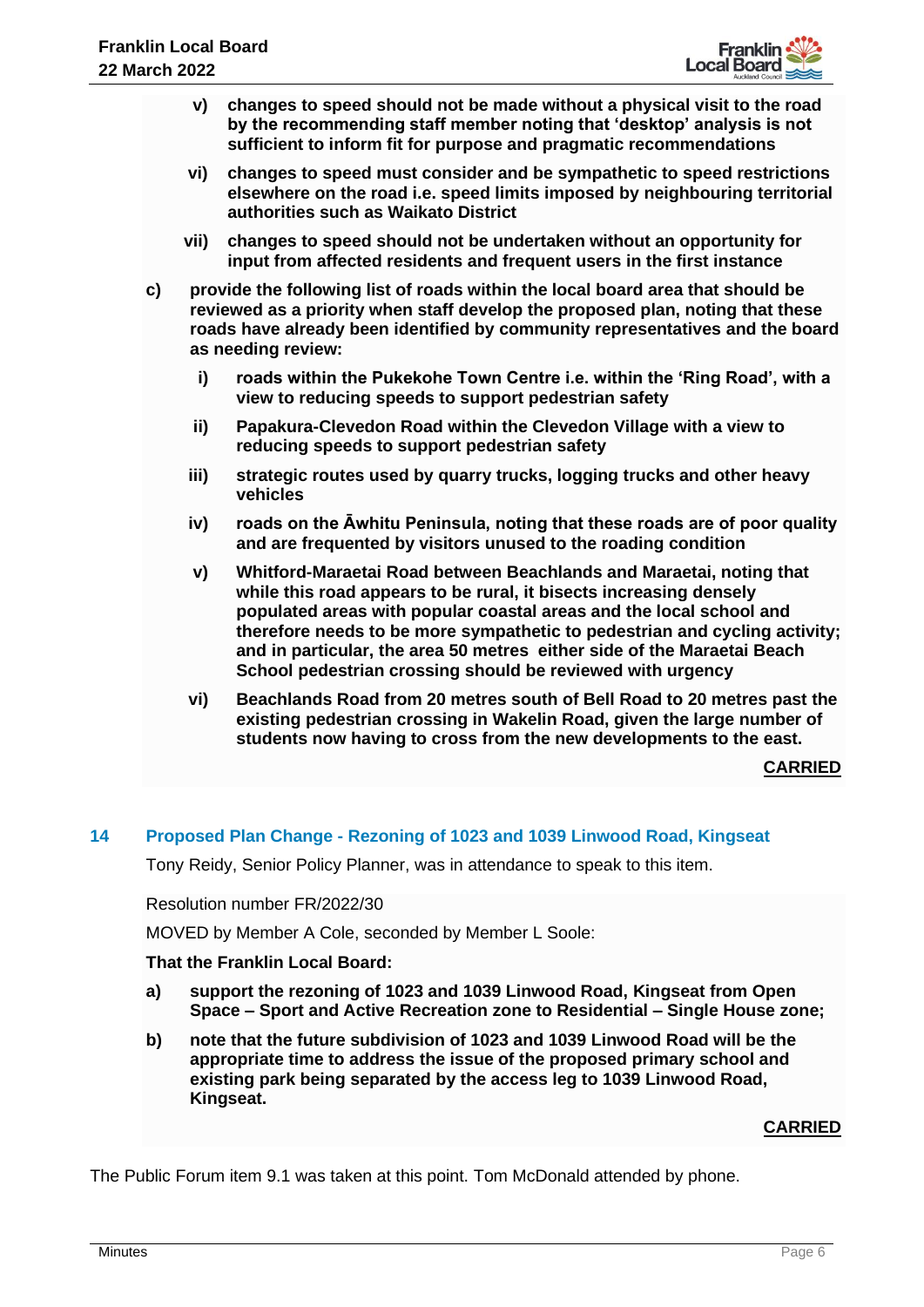

## **15 Governance Forward Work Calendar March 2022**

Resolution number FR/2022/31

MOVED by Member M Bell, seconded by Deputy Chairperson A Fulljames:

## **That the Franklin Local Board:**

**a) note the governance forward work calendar dated March 2022 (Attachment A).**

**CARRIED**

# **16 Franklin Local Board workshop records**

Resolution number FR/2022/32

MOVED by Member A Cole, seconded by Deputy Chairperson A Fulljames:

## **That the Franklin Local Board:**

**a) receive the Franklin Local Board workshop records for 8, 15 and 22 February, and 1 March, 2022.**

**CARRIED**

## **17 Consideration of Extraordinary Items**

There was no consideration of extraordinary items.

## **19 Customer and Community Services work programme - Whiteside Pools and Pukekohe War Memorial Hall**

Moushmi Sharan, Work Programme Lead – Community Facilities, was in attendance to speak to this item.

## Resolution number FR/2022/33

MOVED by Member S Druyven, seconded by Member M Murphy:

## **That the Franklin Local Board:**

- **a) approve the following variations including budget and timeline changes to its adopted 2021–2024 Customer and Community Services work programme as per attachment A, specifically:**
	- **i) addition of a new project "Whiteside Pools - renew waterpipe, concourse and retaining wall" utilising \$100,000 of ABS: Capex Renewal budget over financial year 2021/2022.**
	- **ii) variation to project ID 20637 "Pukekohe War Memorial Town Hall – renew heritage assets" utilising \$550,268 of ABS: Capex Renewal budget over financial year 2021/2022, a reduction of \$100,000**.

**CARRIED**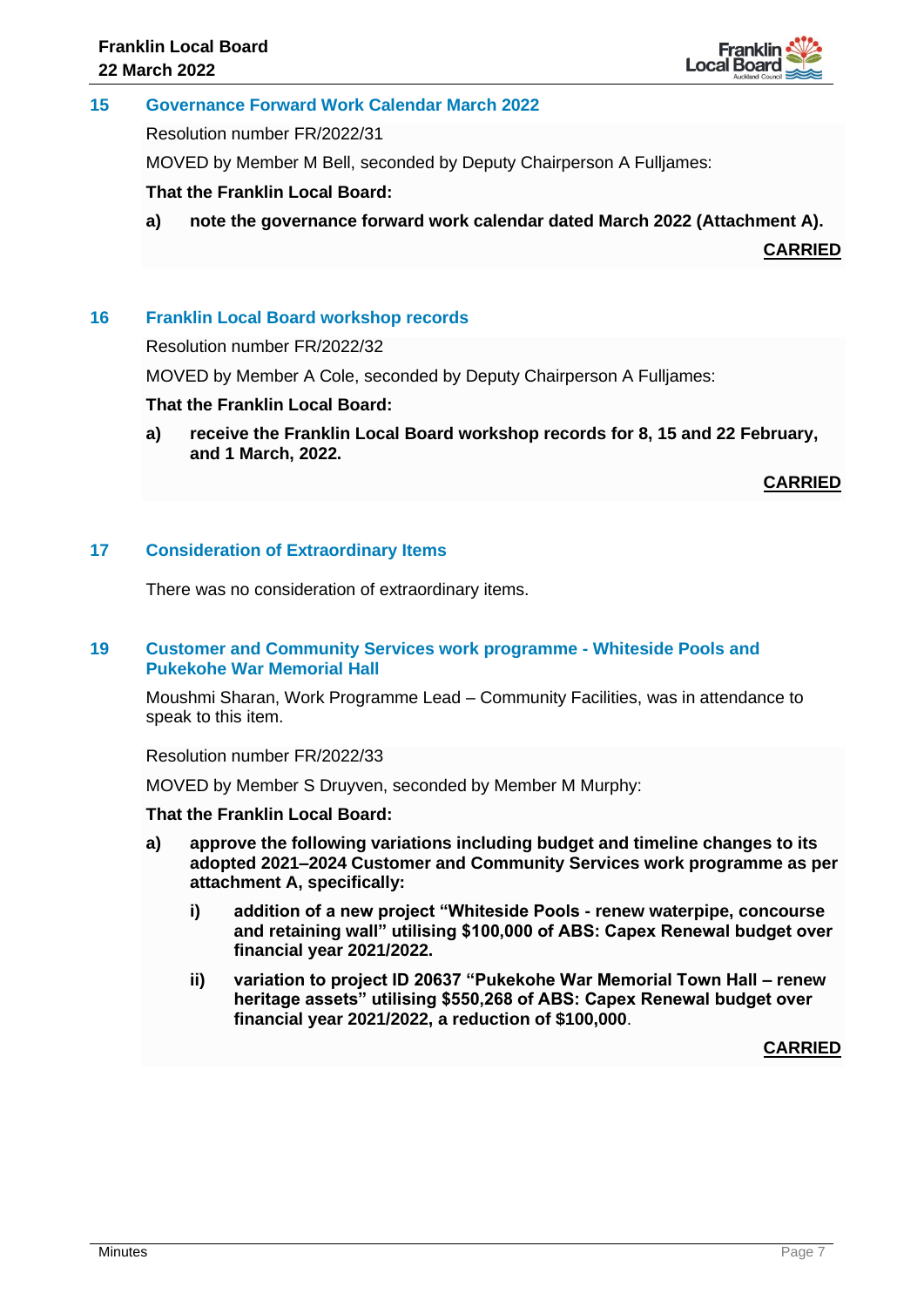

# **18 Procedural motion to exclude the public**

Resolution number FR/2022/34

MOVED by Chairperson A Baker, seconded by Member L Soole:

**That the Franklin Local Board:**

**a) exclude the public from the following part(s) of the proceedings of this meeting.**

**The general subject of each matter to be considered while the public is excluded, the reason for passing this resolution in relation to each matter, and the specific grounds under section 48(1) of the Local Government Official Information and Meetings Act 1987 for the passing of this resolution follows.**

**This resolution is made in reliance on section 48(1)(a) of the Local Government Official Information and Meetings Act 1987 and the particular interest or interests protected by section 6 or section 7 of that Act which would be prejudiced by the holding of the whole or relevant part of the proceedings of the meeting in public, as follows:**

## **C1 Local Board views on Notice of Requirement for a Counties Energy substation at 8 Whangapouri Road, Karaka**

| Reason for passing this<br>resolution in relation to each<br>matter                                                                                                                   | Particular interest(s) protected<br>(where applicable)                                                                                                                                                                                                                                                                   | Ground(s) under section 48(1)<br>for the passing of this resolution                                                                                                                                |
|---------------------------------------------------------------------------------------------------------------------------------------------------------------------------------------|--------------------------------------------------------------------------------------------------------------------------------------------------------------------------------------------------------------------------------------------------------------------------------------------------------------------------|----------------------------------------------------------------------------------------------------------------------------------------------------------------------------------------------------|
| The public conduct of the part of<br>the meeting would be likely to<br>result in the disclosure of<br>information for which good<br>reason for withholding exists<br>under section 7. | s7(2)(i) - The withholding of the<br>information is necessary to<br>enable the local authority to<br>carry on, without prejudice or<br>disadvantage, negotiations<br>(including commercial and<br>industrial negotiations).<br>In particular, the report contains<br>details regarding negotiations<br>not yet finalised | s48(1)(a)<br>The public conduct of the part of<br>the meeting would be likely to<br>result in the disclosure of<br>information for which good<br>reason for withholding exists<br>under section 7. |

## **C2 Disposal of Land to Watercare - Rear of 148 Seddon Street, Pukekohe**

| Reason for passing this<br>resolution in relation to each<br>matter                                                                                                                   | Particular interest(s) protected<br>(where applicable)                                                                                                                                                                                                                                                                         | Ground(s) under section 48(1)<br>for the passing of this resolution                                                                                                                                |
|---------------------------------------------------------------------------------------------------------------------------------------------------------------------------------------|--------------------------------------------------------------------------------------------------------------------------------------------------------------------------------------------------------------------------------------------------------------------------------------------------------------------------------|----------------------------------------------------------------------------------------------------------------------------------------------------------------------------------------------------|
| The public conduct of the part of<br>the meeting would be likely to<br>result in the disclosure of<br>information for which good<br>reason for withholding exists<br>under section 7. | s7(2)(i) - The withholding of the<br>information is necessary to<br>enable the local authority to<br>carry on, without prejudice or<br>disadvantage, negotiations<br>(including commercial and<br>industrial negotiations).<br>In particular, the report contains<br>details regarding negotations not<br><b>vet finalised</b> | s48(1)(a)<br>The public conduct of the part of<br>the meeting would be likely to<br>result in the disclosure of<br>information for which good<br>reason for withholding exists<br>under section 7. |

The text of these resolutions is made available to the public who are present at the meeting and form part of the minutes of the meeting.

# **CARRIED**

9.58am The public was excluded.